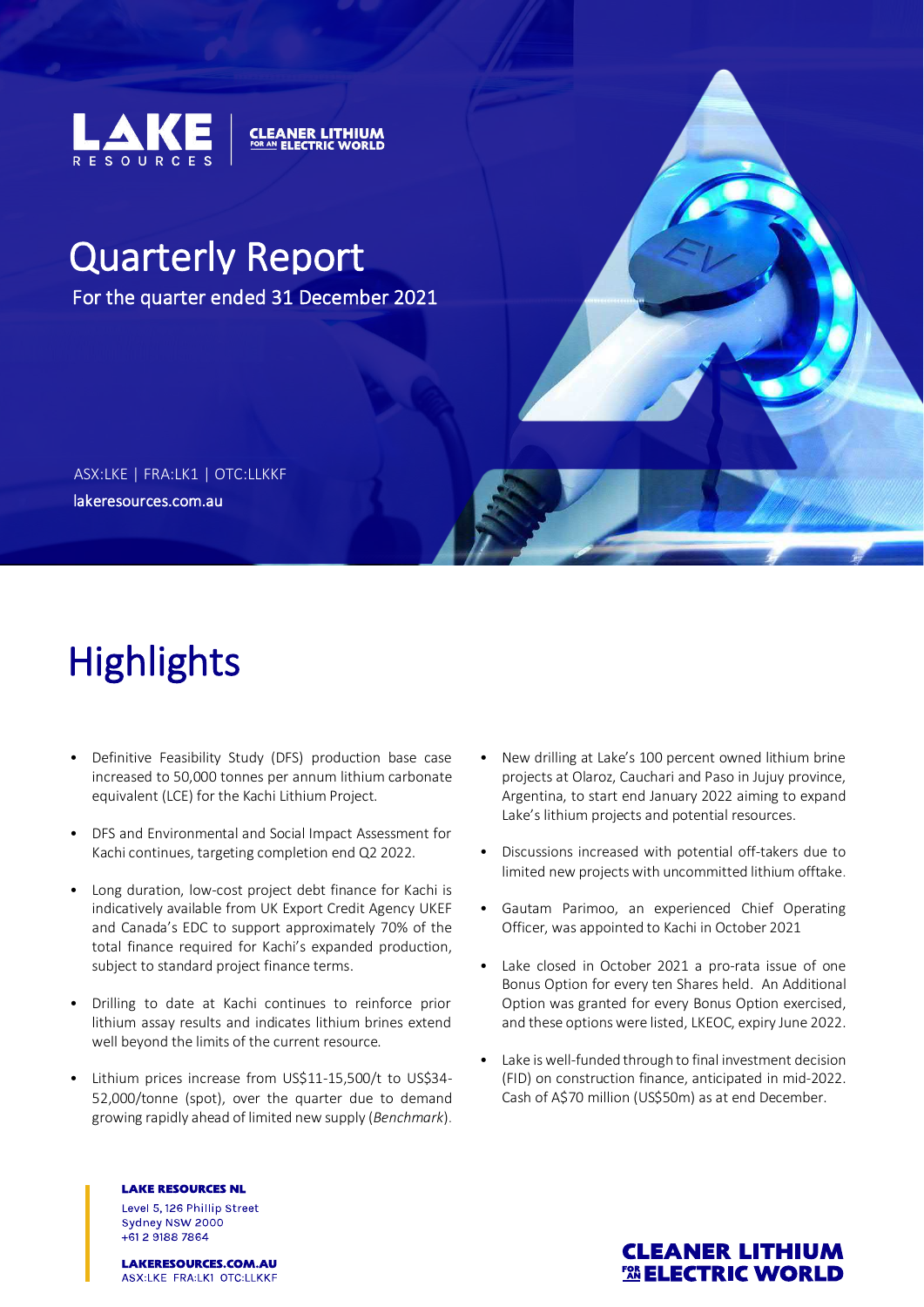# Executive Summary

Lake Resources NL (ASX:LKE OTC:LLKKF) is providing a clean solution to the delivery of high quality lithium into the tight supply chain of battery materials powering the energy transition. Lake uses disruptive, direct extraction technology from its partner, Lilac Solutions Inc in California (Lilac), for efficient production of high purity lithium with significant ESG benefits. No mining is involved in the brine processing.

Production from the flagship Kachi Lithium Brine Project is targeted to commence in 2024 at a rate of 50,000 tpa lithium carbonate. Kachi is indicatively financed into production with long dated low cost project finance from the UK Export Finance and Canada's EDC for approximately 70% of the total finance required for Kachi's development, subject to standard project finance terms.

Lake's development plan uses an efficient direct lithium extraction method (DLE) from our technology partner, Lilac, who is earning into the Kachi Project. This enables Lake Resources to be a cost competitive supplier of high-purity lithium carbonate that is able to come to market quickly at significant scale. The process generates strong ESG benefits, a low carbon (CO2) footprint, low water and low land use.

High purity battery quality lithium carbonate (99.97% purity) has been produced (refer ASX announcement 20 Oct 2020) from product from pilot plant modules. This product performed successfully in NMC622-based lithium-ion battery test cells (refer ASX announcement 2 Mar 2020).

Lake aims to expand the number of development projects by drilling at Lake's Olaroz, Cauchari and Paso projects.

# **Operations**

### Kachi Lithium Brine Project

Catamarca Province, Argentina

Lake Resources' Kachi Lithium Brine Project in Catamarca province, NW Argentina, covers a large lithium brine-bearing basin with 39 mining leases (74,000 hectares). Lake aims to develop the project into production of 50,000 tpa battery quality lithium carbonate in 2024 by using the efficient DLE method from Lilac Solutions.

Kachi has a large indicated and inferred resource of 4.4 Mt LCE (Indicated 1.0Mt, Inferred 3.4Mt) (refer ASX announcement 27 Nov 2018). Drilling continues to expand the resource (ASX announcement 15 Dec 2021).

Strong financial results from the Pre Feasibility Study (PFS) at 25,500tpa LCE show a project value NPV8 of US\$1.6 billion, a 35% IRR and high operating margins with an annual EBITDA of US\$260 million (refer ASX announcement 17 Mar 2021 and 28 April 2020). The capital cost (capex) estimate is US\$544 million, with an operating cost (opex) of US\$4178/tonne Li2CO3.

#### Definitive Feasibility Study (DFS) increased to 50,000 tpa LCE

The Definitive Feasibility Study (DFS) was expanded over the Kachi Lithium Brine Project, at 50,000tpa LCE, with Hatch as the lead consultant (ASX announcement 19 Jan 2022). Completion is targeted for end Q2, 2022. A change from the PFS is to use solar hybrid power aimed to deliver a low carbon footprint and lower operating costs. The Environmental and Social Impact Study (ESIA) progresses with Knight Piesold.



*Figure 1: Location of Lake projects in north-west Argentina*

**LAKE RESOURCES NL** Level 5, 126 Phillip Street Sydney NSW 2000 +61 2 9188 7864

**LAKERESOURCES.COM.AU** ASX:LKE FRA:LK1 OTC:LLKKF

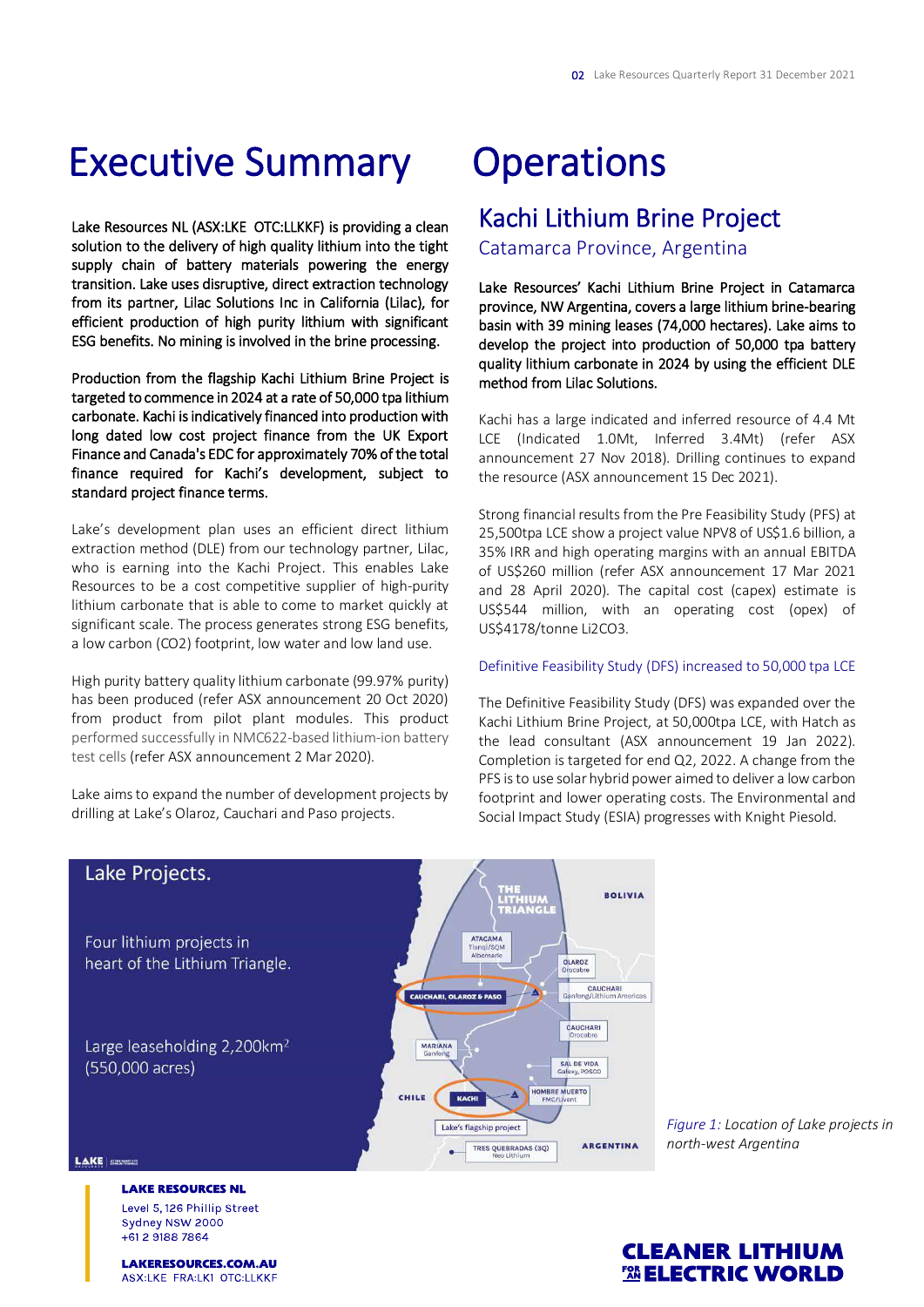# **Operations** Kachi Lithium Brine Project

#### Drilling at Kachi Reinforces Expansion

Drilling to date at Kachi continues to reinforce prior lithium assay results and indicates lithium brines extend well beyond the limits of the current resource. Continued similar results would support future planned production targets for the Kachi Project (refer ASX announcement 15 Dec 2021).

A 1200m, four well diamond drill programme is underway and will be expanded in 2022, with additional rotary drill rigs, with the intention to upgrade the resource to a higher category and expand the resource (see ASX announcement 7 July 2021), to support the completion of the Definitive Feasibility Study (DFS) and the final investment decision (FID) on Kachi. A water well rig has completed three wells exploring process water options. A further rig is planned for production well drilling in coming months.

#### Lilac Partnership to earn into Kachi Project

Lake formally partnered with Lilac for the technology and funding to develop the Kachi Project (refer ASX announcement 22 Sept 2021). Under the agreement, Lilac will contribute technology, engineering teams, and an on-site demonstration plant, earning in to a maximum 25% stake in Lake's Kachi project based on performance-based milestones.

Lilac, after earning its interest in Kachi, will be expected to fund approximately US\$50 million, equivalent to its pro rata share of future development costs - aligning innovation, funding, development, and production. The stages and milestones for Lilac to earn in to Kachi are set out in ASX announcement 22 Sept 2021.

#### Project Finance available for 70% of total, indicatively

The UK Export Finance (UKEF), the Export Credit Agency (ECA) of the United Kingdom, provided indicative support for approximately 70% of the total finance required for Lake's Kachi Project at the expanded rate of 50,000 tpa LCE, subject to standard project finance terms. These include, among others, suitable structured offtake contracts, the successful completion of Kachi's Definitive Feasibility Study (DFS), and an Environmental and Social Impact Assessment (ESIA) to Equator Principles (refer ASX announcement 11 Aug 2021).

The ECA led project finance will deliver a significant lower and the economic lower and the economic lower and<br>The ECA led project finance will deliver a significant lower and the economic lower and the economic lower and

### Cauchari, Olaroz and Paso Lithium Brine Projects

### Jujuy Province, Argentina

Lake owns three lithium brine projects, Cauchari, Olaroz and Paso, over 47,000 hectares in Jujuy Province in north-west Argentina. Lake aims to develop these projects to become a multi-asset producer by drilling and sample testing prior to anticipated additional feasibility studies.

#### Drilling will commence at Olaroz, where the leases extend over 30 kilometres east and north of the adjoining Olaroz lithium production site.

Drilling is aimed to start at end January 2022 with a 10 hole 4000m drill program spread across the three projects, starting at the northern areas of the Olaroz leases.

Direct lithium extraction methods will be tested on brines. Brines produced from drilling at Cauchari, Olaroz and Paso will be sampled and tested with environmentally friendly direct lithium extraction methods, similar to previous work conducted on Kachi project lithium brines. This will be followed by a scoping study to for future production, including environmental impact studies and drilling for a resource statement and pre-feasibility study work.

Lake has previously confirmed multiple high-grade lithium brines zones in drilling in 2019 at the Cauchari Project (refer ASX announcement 23 Aug 2019). The higher-grade results averaged 493 mg/L lithium over 343m (from 117m to 460m), up to 540 mg/L. This drilling confirmed similar grades and lithium brines extending into Lake's properties from the adjoining Ganfeng/Lithium Americas JV production development at Cauchari.



*Figure 2: Location of first drillhole at Olaroz Project.*

**LAKE RESOURCES NL** Level 5, 126 Phillip Street Sydney NSW 2000 +61 2 9188 7864

LAKERESOURCES.COM.AU ASX:LKE FRA:LK1 OTC:LLKKF

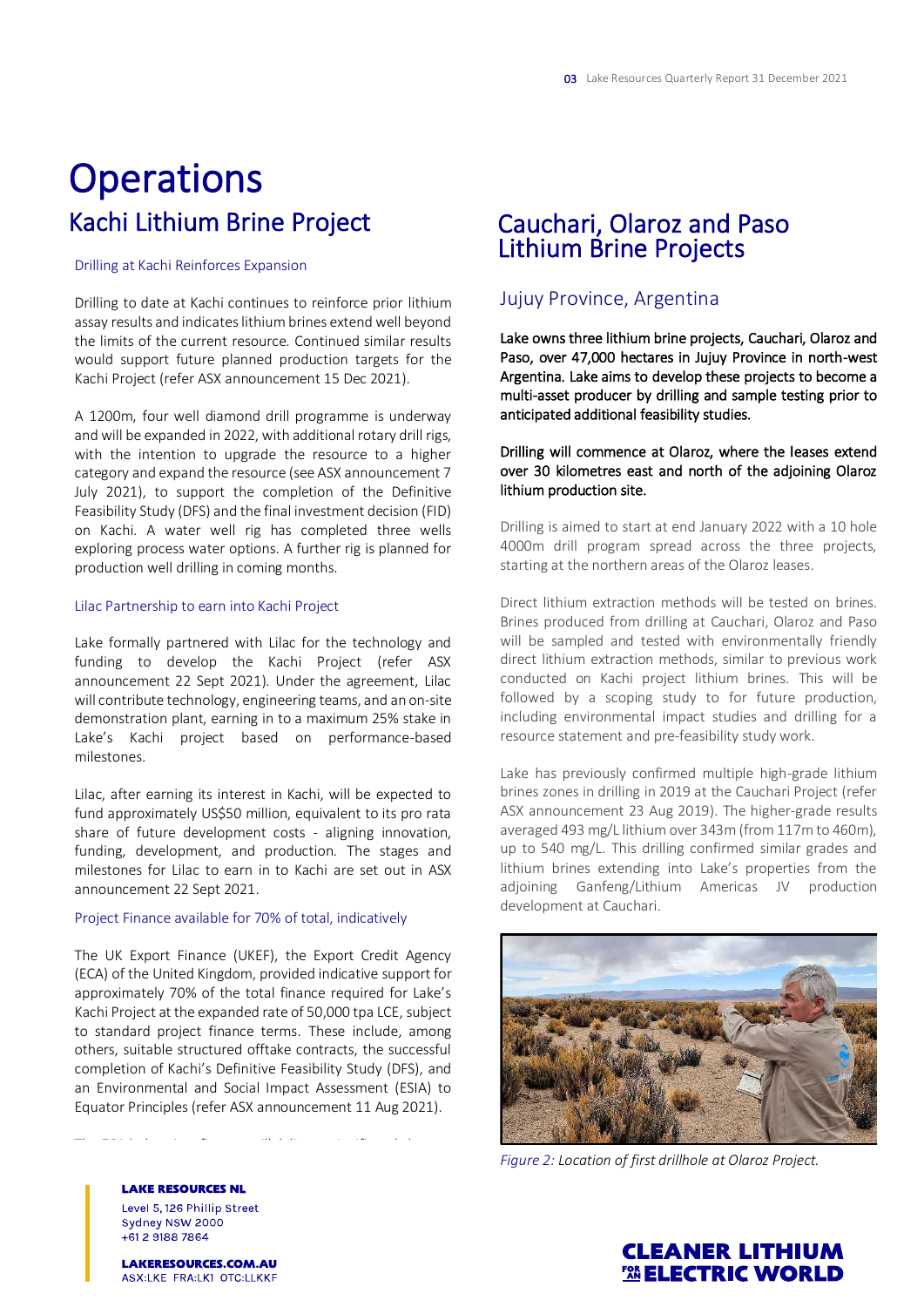# **Corporate**

## Cash Position and Finance

Lake held cash of A\$71.3 million (US\$50.4m) as at 31 Dec 2021 (in AUD, USD and Argentine Pesos) with no debt.

The Company is financed through to the Final Investment Decision (FID) and construction finance phase, including the Definitive Feasibility Study (DFS) for the Kachi project.

The Company entered into a Controlled Placement Agreement in August 2018 with Acuity Capital Pty Ltd, which was later extended until 31 January 2023. On 15 November 2021, the Company announced that the funding amount has been increased to \$80 million to reflect the change in the Company's market value. There are no requirements on the Company to utilise the facility.

## Capital Structure

Lake has 1,227,180,112 shares on issue as at 21 January 2022.

Listed options are 83,911,224 LKEOC options with an exercise price of \$0.75 (expiry June 2022).

Unlisted options include 35,000,000 unlisted options with an exercise price of A\$0.55 (31 Dec 2024 expiry), 2,000,000 unlisted options with an exercise price of A\$0.55 (12 July 2024), 5,780,000 unlisted options with an exercise price of A\$0.49 (1 Aug 2024), and 11,428,779 unlisted options at an exercise price of A\$0.30 (9 Mar 2023 expiry).

# **Corporate**

## Bonus Options

In late October 2021, the conversion was completed of one free Bonus Option for every ten Shares held on 24 August 2021 by Eligible Shareholders at the Exercise Price of \$0.35 per Bonus Option of which approximately 78 % were converted (86,094,394 new LKE shares), providing A\$29.2 million to the cash position of the Company.

Further 1-for-1 unlisted Additional Bonus Options were issued (86,094,394 options), with an exercise price of A\$0.75 and an expiry date of 15 June 2022. These Additional Options (LKEOC) have been listed and if converted, would add a further A\$64 million to cash reserves by mid-year.

#### *Payments to related parties of the entity and their associates:*

Amounts paid and accrued to related parties of the entity and their associates during the quarter were \$393,000. These amounts related to normal Directors fees including the salary of the Managing Director, the fees for the executive technical director for the Definitive Feasibility Study and fees for the Chairman for ongoing marketing and fundraising activities.

## COO Appointment

Lake has strengthened its management team in Argentina with the appointment of Mr. Gautam Parimoo as Chief Operating Officer (COO). His immediate focus is to drive the Company's Kachi Lithium Brine Project from feasibility through construction and commissioning into steady state production. Gautam comes to Lake from a successful background as project director, having executed the studies, construction and/or pre-production/start-up of several large-scale projects in Latin America for over 25 years.



*Figure 3: Kachi Project looking south, with drilling area to right of image*

#### *For further information please contact:*

**LAKE RESOURCES NL** Level 5, 126 Phillip Street Sydney NSW 2000 +61 2 9188 7864

LAKERESOURCES.COM.AU ASX:LKE FRA:LK1 OTC:LLKKF

*Steve Promnitz, Managing Director Twitter: https://twitter.com/Lake\_Resources +61 2 9188 7864 LinkedIn: https://www.linkedin.com/company/lake-resources/* Website: http://www.lakeresources.com.au

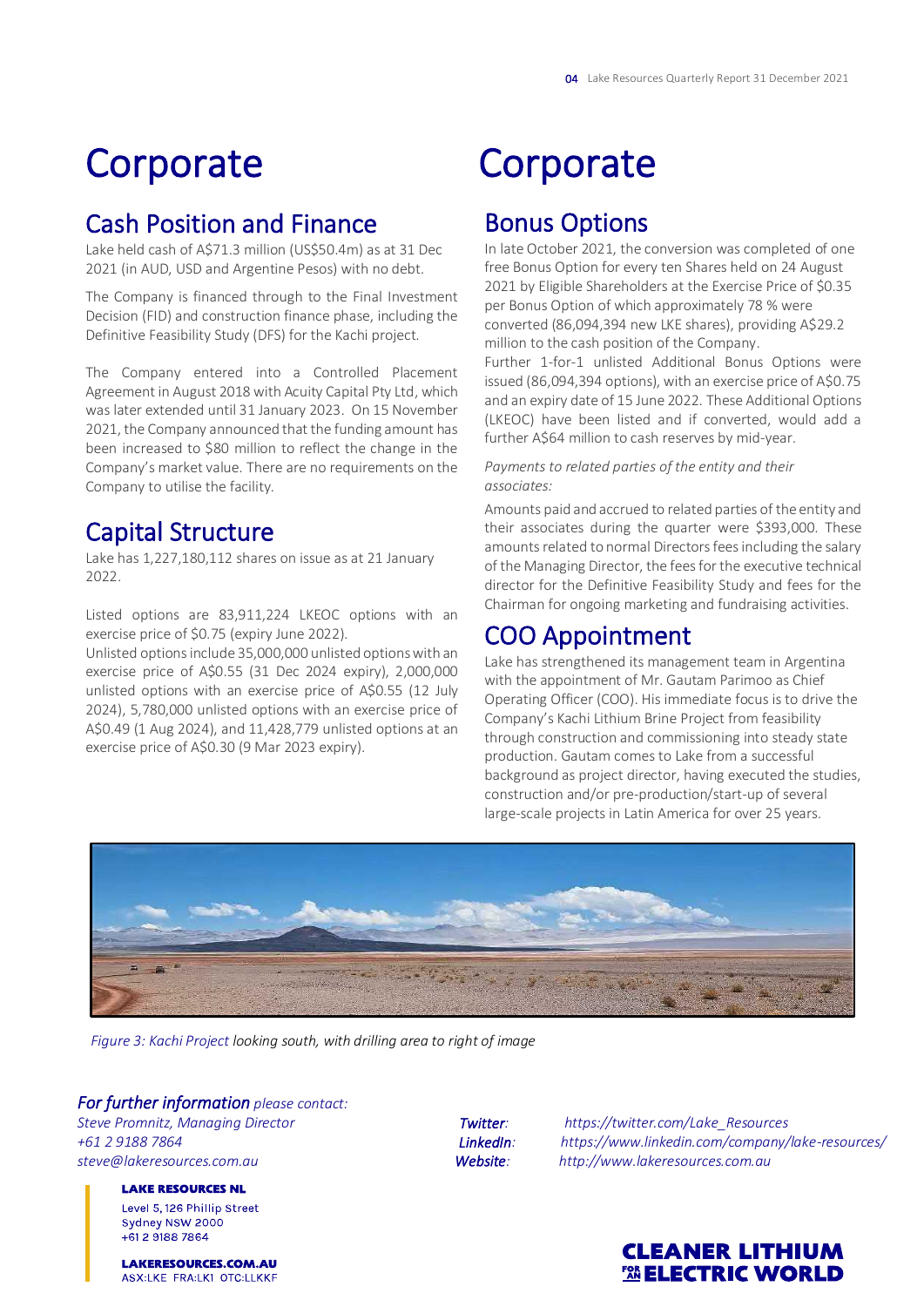# SCHEDULE OF TENEMENTS

### TOTAL NUMBER TENEMENTS: TOTAL AREA TENEMENTS: 81 222,136 Ha

| $RE -$ | <b>TENEMENT NAME</b>          | <b>NUMBER</b> | <b>AREA Ha</b> | <b>INTEREST</b> | <b>PROVINCE</b> | <b>STATUS</b><br>$\overline{\phantom{0}}$ |
|--------|-------------------------------|---------------|----------------|-----------------|-----------------|-------------------------------------------|
|        | <b>OLAROZ - CAUCHARI AREA</b> |               |                |                 |                 |                                           |
|        | Cauchari Bajo I               | 2156-D-2016   | 354            | 100%            | Jujuy           | Granted                                   |
|        | Cauchari Bajo II              | 2157-D-2016   | 354            | 100%            | Jujuy           | Granted                                   |
|        | Cauchari Bajo III             | 2158-D-2016   | 122            | 100             | Jujuy           | Granted                                   |
|        | Cauchari Bajo V               | 2154-D-2016   | 946            | 100             | Jujuy           | Granted                                   |
|        | <b>Cauchari West I</b>        | 2160-D-2016   | 1936           | 100             | Jujuy           | Granted                                   |
|        | <b>Olaroz Centro II</b>       | 2164-D-2016   | 268            | 100             | Jujuy           | Application                               |
|        | <b>Olaroz East II</b>         | 2168-D-2016   | 2072           | 100             | Jujuy           | Granted                                   |
|        | <b>MASA 12</b>                | 2234-M-2016   | 2901           | 100             | Jujuy           | Granted                                   |
|        | MASA 13                       | 2235-M-2016   | 3000           | 100             | Jujuy           | Granted                                   |
|        | MASA 14                       | 2236-M-2016   | 3000           | 100             | Jujuy           | Granted                                   |
|        | MASA 15                       | 2237-M-2016   | 3000           | 100             | Jujuy           | Granted                                   |
|        | <b>PASO AREA</b>              |               |                |                 |                 |                                           |
|        | Paso III                      | 2137-P-2016   | 2787           | 100%            | Jujuy           | Granted                                   |
|        | Paso VI                       | 2140-P-2016   | 2208           | 100             | Jujuy           | Granted                                   |
|        | Paso X                        | 2144-P-2016   | 1833           | 100             | Jujuy           | Granted                                   |
|        | MASA <sub>9</sub>             | 2231-M-2016   | 2978           | 100             | Jujuy           | Granted                                   |
|        | MASA 16                       | 2238-M-2016   | 2114           | 100             | Jujuy           | Granted                                   |
|        | MASA 17                       | 2239-M-2016   | 2891           | 100             | Jujuy           | Granted                                   |
|        | <b>MASA 18</b>                | 2240-M-2016   | 3000           | 100             | Jujuy           | Granted                                   |
|        | MASA 19                       | 2241-M-2016   | 3000           | 100             | Jujuy           | Granted                                   |
|        | MASA 20                       | 2242-M-2016   | 3000           | 100             | Jujuy           | Granted                                   |
|        | <b>MASA 21</b>                | 2243-M-2016   | 2815           | 100             | Jujuy           | Granted                                   |
|        | MASA 22                       | 2244-M-2016   | 1460           | 100             | Jujuy           | Application                               |
|        | MASA <sub>23</sub>            | 2245-M-2016   | 1540           | 100             | Jujuy           | Application                               |

23 Mining leases 47579 Ha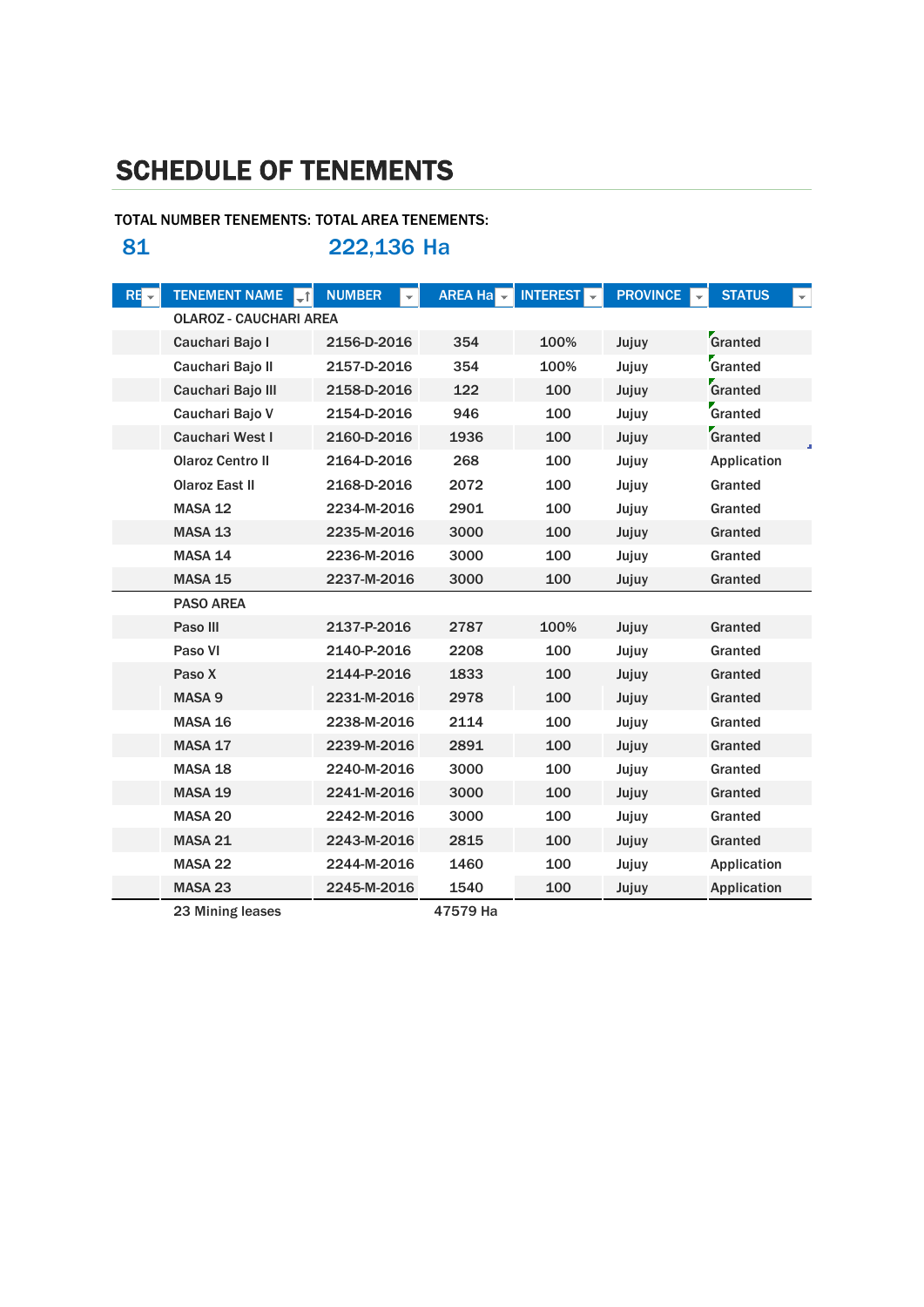# SCHEDULE OF TENEMENTS

### TOTAL NUMBER TENEMENTS: TOTAL AREA TENEMENTS: 81 222,136 Ha

REF TENEMENT NAME NUMBER AREA Ha INTEREST % PROVINCE STATUS OTHER CATAMARCA Galan Oeste **43-M-2016** 3167 100 Catamarca Granted Tornado VII 48-M-2016 6629 100 Catamarca Granted 2 Mining leases 9796 Ha CATAMARCA PEGMATITES Petra I Cateo 52-B-2016 10000 100 Catamarca In Process Petra II Cateo 51-B-2016 9523 100 Catamarca In Process Petra III Cateo 49-B-2016 9528 100 Catamarca In Process Petra IV **Cateo 50-B-2016** 8939 100 Catamarca In Process CAT 1 (Petra VIII) Cateo 93-B-2016 1000 100 Catamarca In Process CAT 2 (Petra VII) Cateo 94-B-2016 8475 100 Catamarca In Process CAT 3 (Petra VI) Cateo 95-B-2016 10000 100 Catamarca In Process CAT 4 (Petra V) Cateo 98-B-2016 10000 100 Catamarca In Process La Aguada 1 Mina 116-B-2016 2499 100 Catamarca Granted La Aguada 2 Mina 117-B-2016 2950 100 Catamarca Granted La Aguada 3 Mina 99-B-2016 1558 100 Catamarca In Process La Aguada 4 Mina 173-B-2016 2929 100 Catamarca Granted La Aguada 5 Mina 172-B-2016 2866 100 Catamarca Granted La Aguada 6 Mina 174-B-2016 2999 100 Catamarca Granted La Aguada 7 Mina 137-B-2016 2919 100 Catamarca Granted La Aguada 8 Mina 139-B-2016 1587 100 Catamarca Granted La Aguada 9 Mina 138-B-2016 2607 100 Catamarca Granted 9 Mining leases 8 exploration leases 90,379 Ha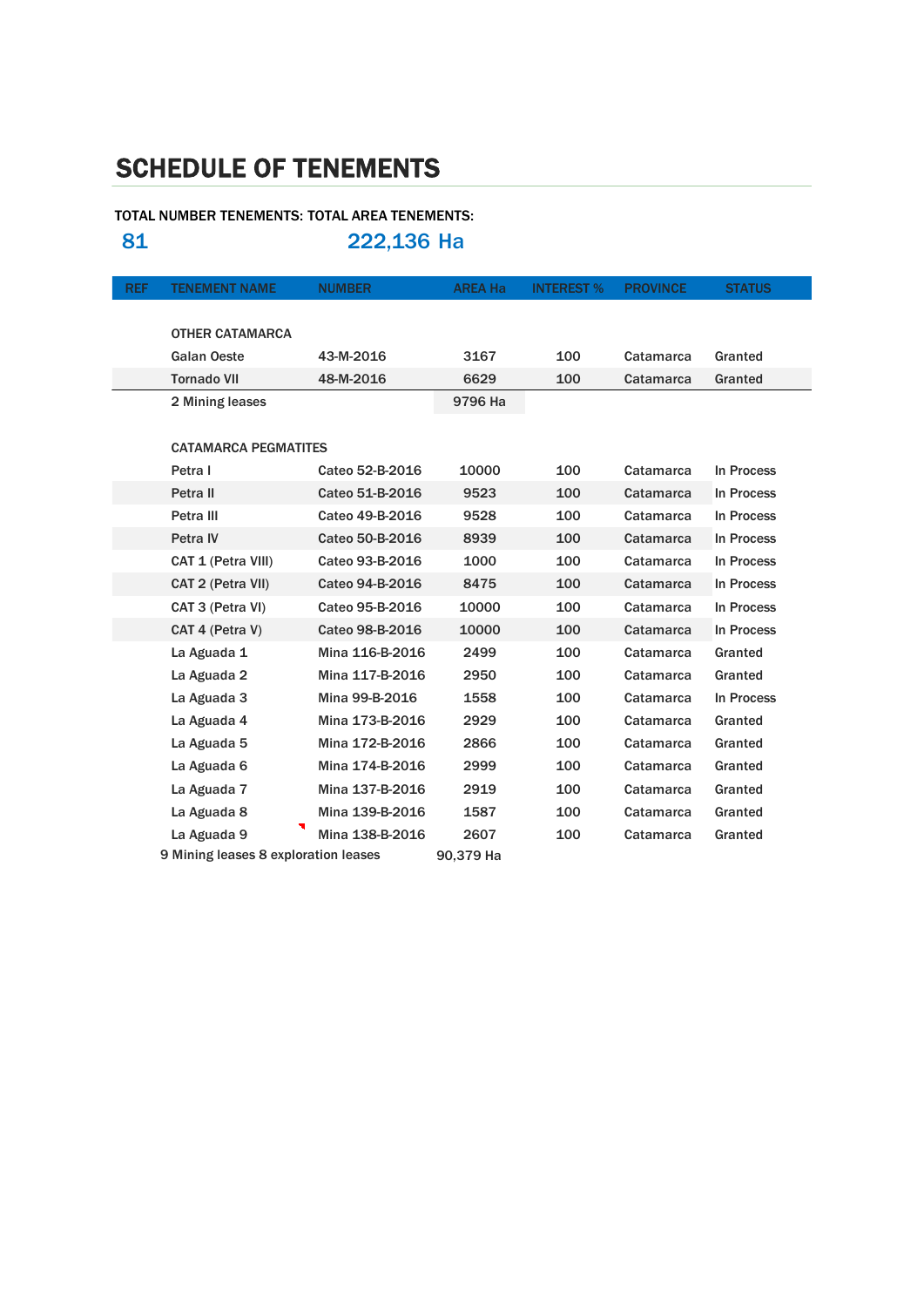# SCHEDULE OF TENEMENTS

#### TOTAL NUMBER TENEMENTS: TOTAL AREA TENEMENTS:

81 222,136 Ha

| <b>REF</b> | <b>TENEMENT NAME</b>     | <b>NUMBER</b> | <b>AREA Ha</b> | <b>INTEREST %</b> | <b>PROVINCE</b> | <b>STATUS</b> |
|------------|--------------------------|---------------|----------------|-------------------|-----------------|---------------|
|            |                          |               |                |                   |                 |               |
|            | <b>KACHI AREA</b>        |               |                |                   |                 |               |
|            | Kachi Inca               | 13-M-2016     | 858            | 100               | Catamarca       | Granted       |
|            | Kachi Inca I             | 16-M-2016     | 2881           | 100               | Catamarca       | Granted       |
|            | Kachi Inca II            | 17-M-2016     | 2823           | 100               | Catamarca       | Granted       |
|            | Kachi Inca III           | 47-M-2016     | 3354           | 100               | Catamarca       | Granted       |
|            | Kachi Inca V             | 45-M-2016     | 305            | 100               | Catamarca       | Granted       |
|            | Kachi Inca VI            | 44-M-2016     | 110            | 100               | Catamarca       | Granted       |
|            | Dona Amparo I            | 22-M-2016     | 3000           | 100               | Catamarca       | Granted       |
|            | Dona Carmen              | 24-M-2016     | 874            | 100               | Catamarca       | Granted       |
|            | Debbie I                 | 21-M-2016     | 1501           | 100               | Catamarca       | Granted       |
|            | Divina Victoria I        | 25-M-2016     | 1266           | 100               | Catamarca       | Granted       |
|            | Daniel Armando           | 23-M-2016     | 2116           | 100               | Catamarca       | Granted       |
|            | <b>Daniel Armando II</b> | 97-M-2016     | 1388           | 100               | Catamarca       | Granted       |
|            | <b>Escondidita</b>       | 131-M-2018    | 373            | 100               | Catamarca       | Granted       |
|            | Irene                    | 28-M-2018     | 2250           | 100               | Catamarca       | Granted       |
|            | <b>Maria Luz</b>         | 34-M-2017     | 2425           | 100               | Catamarca       | Granted       |
|            | Maria I                  | 140-M-2018    | 889            | 100               | Catamarca       | Granted       |
|            | Maria II                 | 14-M-2016     | 888            | 100               | Catamarca       | Granted       |
|            | Maria III                | 15-M-2016     | 1396           | 100               | Catamarca       | Granted       |
|            | Morena 1                 | 72-M-2016     | 3025           | 100               | Catamarca       | Granted       |
|            | Morena <sub>2</sub>      | 73-M-2016     | 2989           | 100               | Catamarca       | Granted       |
|            | Morena <sub>3</sub>      | 74-M-2016     | 3007           | 100               | Catamarca       | Granted       |
|            | Morena 4                 | 29-M-2019     | 2968           | 100               | Catamarca       | Granted       |
|            | Morena 5                 | 97-M-2017     | 1415           | 100               | Catamarca       | Granted       |
|            | Morena <sub>6</sub>      | 75-M-2016     | 1606           | 100               | Catamarca       | Granted       |
|            | Morena <sub>7</sub>      | 76-M-2016     | 2805           | 100               | Catamarca       | Granted       |
|            | Morena <sub>8</sub>      | 77-M-2016     | 2961           | 100               | Catamarca       | Granted       |
|            | Morena <sub>9</sub>      | 30-M-2016     | 2822           | 100               | Catamarca       | Granted       |
|            | Morena 12                | 78-M-2016     | 2704           | 100               | Catamarca       | Granted       |
|            | Morena <sub>13</sub>     | 79-M-2016     | 3024           | 100               | Catamarca       | Granted       |
|            | Morena 15                | 162-M-2017    | 2559           | 100               | Catamarca       | Granted       |
|            | Pampa I                  | 129-S-2013    | 2312           | 100               | Catamarca       | Granted       |
|            | Pampa II                 | 128-M-2013    | 1119           | 100               | Catamarca       | Granted       |
|            | Pampa III                | 130-M-2013    | 477            | 100               | Catamarca       | Granted       |
|            | Pampa IV                 | 78-M-2017     | 2569           | 100               | Catamarca       | Granted       |
|            | Pampa 11                 | 201-M-2018    | 815            | 100               | Catamarca       | Granted       |
|            | Parapeto 1               | 133-M-2018    | 2504           | 100               | Catamarca       | Granted       |
|            | Parapeto 2               | 134-M-2018    | 1259           | 100               | Catamarca       | Granted       |
|            | Parapeto 3               | 132-M-2018    | 1892           | 100               | Catamarca       | Granted       |
|            | Gold Sand I              | 238-M-2018    | 853            | 100               | Catamarca       | Granted       |

39 Mining leases 74382 Ha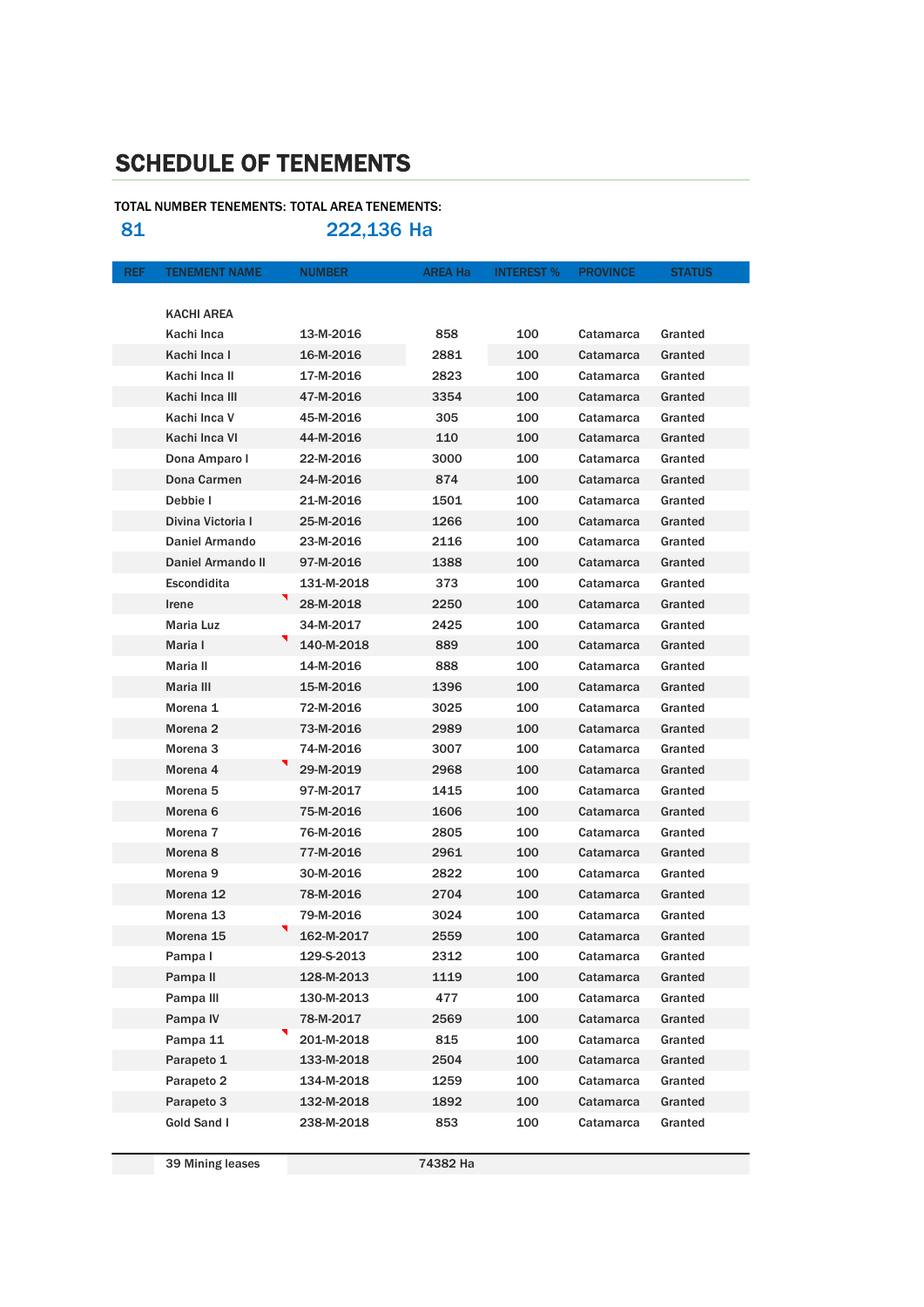# **Appendix 5B**

# **Mining exploration entity or oil and gas exploration entity quarterly cash flow report**

Name of entity

LAKE RESOURCES N.L.

ABN Quarter ended ("current quarter")

49 079 471 980 31 December 2021

|     | <b>Consolidated statement of cash flows</b>       | <b>Current quarter</b><br>\$A'000 | Year to date (6<br>months)<br>\$A'000 |
|-----|---------------------------------------------------|-----------------------------------|---------------------------------------|
| 1.  | Cash flows from operating activities              |                                   |                                       |
| 1.1 | Receipts from customers                           |                                   |                                       |
| 1.2 | Payments for                                      |                                   |                                       |
|     | exploration & evaluation<br>(a)                   |                                   |                                       |
|     | (b)<br>development                                |                                   |                                       |
|     | production<br>(c)                                 |                                   |                                       |
|     | staff costs<br>(d)                                | (390)                             | (664)                                 |
|     | (e) administration and corporate costs            | (1, 378)                          | (1,965)                               |
| 1.3 | Dividends received (see note 3)                   |                                   |                                       |
| 1.4 | Interest received                                 | 1                                 | 1                                     |
| 1.5 | Interest and other costs of finance paid          |                                   |                                       |
| 1.6 | Income taxes paid                                 |                                   |                                       |
| 1.7 | Government grants and tax incentives              |                                   |                                       |
| 1.8 | Other (provide details if material)               |                                   |                                       |
| 1.9 | Net cash from / (used in) operating<br>activities | (1,767)                           | (2,628)                               |

| 2.  | Cash flows from investing activities |         |         |
|-----|--------------------------------------|---------|---------|
| 2.1 | Payments to acquire or for:          |         |         |
|     | entities<br>(a)                      |         |         |
|     | (b)<br>tenements                     | (207)   | (207)   |
|     | property, plant and equipment<br>(c) | (143)   | (178)   |
|     | exploration & evaluation<br>(d)      | (1,703) | (3,777) |
|     | investments<br>(e)                   |         |         |
|     | other non-current assets<br>(f)      |         |         |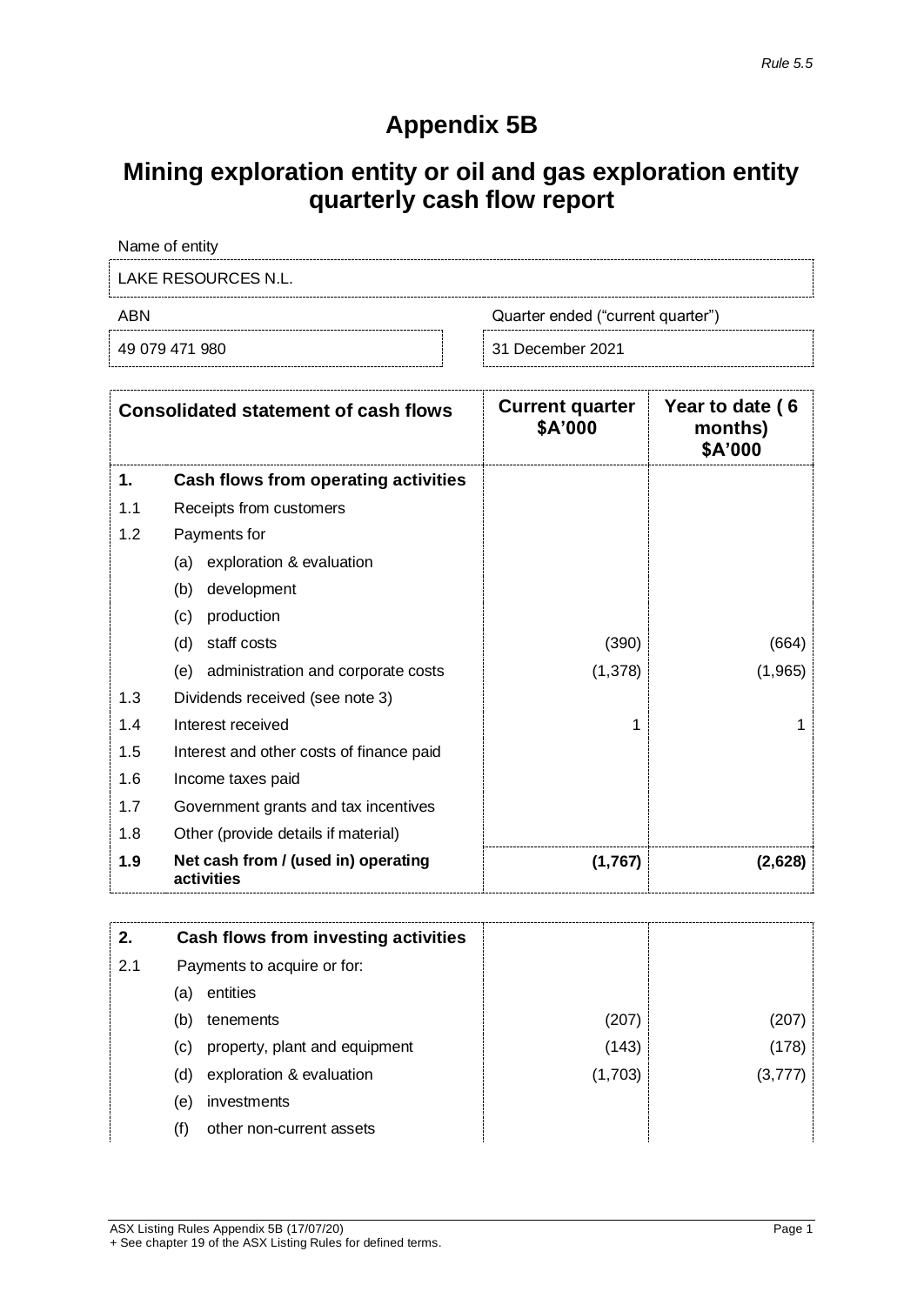|     | <b>Consolidated statement of cash flows</b>       | <b>Current quarter</b><br>\$A'000 | Year to date (6<br>months)<br>\$A'000 |
|-----|---------------------------------------------------|-----------------------------------|---------------------------------------|
| 2.2 | Proceeds from the disposal of:                    |                                   |                                       |
|     | entities<br>(a)                                   |                                   |                                       |
|     | (b)<br>tenements                                  |                                   |                                       |
|     | property, plant and equipment<br>(c)              |                                   |                                       |
|     | (d)<br>investments                                | 21                                | 21                                    |
|     | other non-current assets<br>(e)                   |                                   |                                       |
| 2.3 | Cash flows from loans to other entities           |                                   |                                       |
| 2.4 | Dividends received (see note 3)                   |                                   |                                       |
| 2.5 | Other (provide details if material)               |                                   |                                       |
| 2.6 | Net cash from / (used in) investing<br>activities | (2,032)                           | (4,141)                               |

| 3.   | Cash flows from financing activities                                                       |        |        |
|------|--------------------------------------------------------------------------------------------|--------|--------|
| 3.1  | Proceeds from issues of equity securities<br>(excluding convertible debt securities)       |        |        |
| 3.2  | Proceeds from issue of convertible debt<br>securities                                      |        |        |
| 3.3  | Proceeds from exercise of options                                                          | 29,352 | 52,686 |
| 3.4  | Transaction costs related to issues of equity<br>securities or convertible debt securities | (163)  | (221)  |
| 3.5  | Proceeds from borrowings                                                                   |        |        |
| 3.6  | Repayment of borrowings                                                                    |        |        |
| 3.7  | Transaction costs related to loans and<br>borrowings                                       |        |        |
| 3.8  | Dividends paid                                                                             |        |        |
| 3.9  | Other (provide details if material)                                                        |        |        |
| 3.10 | Net cash from / (used in) financing<br>activities                                          | 29,189 | 52,465 |

| 4.  | Net increase / (decrease) in cash and<br>cash equivalents for the period | 25,390  | 45,696   |
|-----|--------------------------------------------------------------------------|---------|----------|
| 4.1 | Cash and cash equivalents at beginning of<br>period                      | 46,479  | 25,657   |
| 4.2 | Net cash from / (used in) operating<br>activities (item 1.9 above)       | (1,767) | (2,628)  |
| 4.3 | Net cash from / (used in) investing activities<br>(item 2.6 above)       | (2,032) | (4, 141) |
| 4.4 | Net cash from / (used in) financing activities<br>(item 3.10 above)      | 29,189  | 52,465   |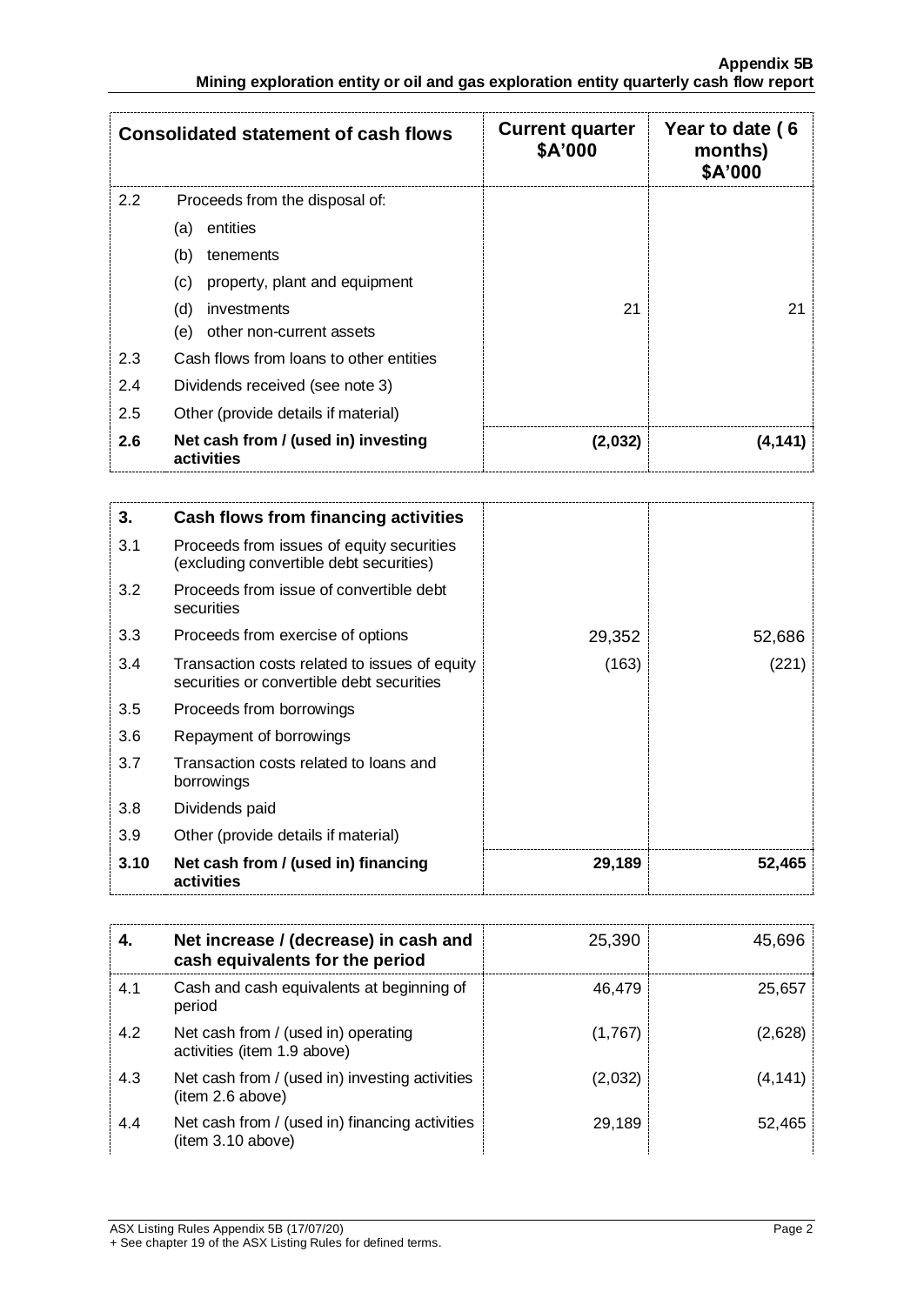|     | <b>Consolidated statement of cash flows</b>          | <b>Current quarter</b><br>\$A'000 | Year to date (6<br>months)<br>\$A'000 |
|-----|------------------------------------------------------|-----------------------------------|---------------------------------------|
| 4.5 | Effect of movement in exchange rates on<br>cash held | (524)                             | (8)                                   |
| 4.6 | Cash and cash equivalents at end of<br>period        | 71,345                            | 71,345                                |

| 5.  | Reconciliation of cash and cash<br>equivalents<br>at the end of the quarter (as shown in the<br>consolidated statement of cash flows) to the<br>related items in the accounts | <b>Current quarter</b><br>\$A'000 | <b>Previous quarter</b><br>\$A'000 |
|-----|-------------------------------------------------------------------------------------------------------------------------------------------------------------------------------|-----------------------------------|------------------------------------|
| 5.1 | <b>Bank balances</b>                                                                                                                                                          | 71.345                            | 46.479                             |
| 5.2 | Call deposits                                                                                                                                                                 |                                   |                                    |
| 5.3 | <b>Bank overdrafts</b>                                                                                                                                                        |                                   |                                    |
| 5.4 | Other (provide details)                                                                                                                                                       |                                   |                                    |
| 5.5 | Cash and cash equivalents at end of<br>quarter (should equal item 4.6 above)                                                                                                  | 71,345                            | 46.479                             |

| 6.  | Payments to related parties of the entity and their<br>associates                                                                                           | <b>Current quarter</b><br><b>\$A'000</b> |  |
|-----|-------------------------------------------------------------------------------------------------------------------------------------------------------------|------------------------------------------|--|
| 6.1 | Aggregate amount of payments to related parties and their<br>associates included in item 1                                                                  | 283                                      |  |
| 6.2 | Aggregate amount of payments to related parties and their<br>associates included in item 2                                                                  | 110                                      |  |
|     | Note: if any amounts are shown in items 6.1 or 6.2, your quarterly activity report must include a description of, and an<br>explanation for, such payments. |                                          |  |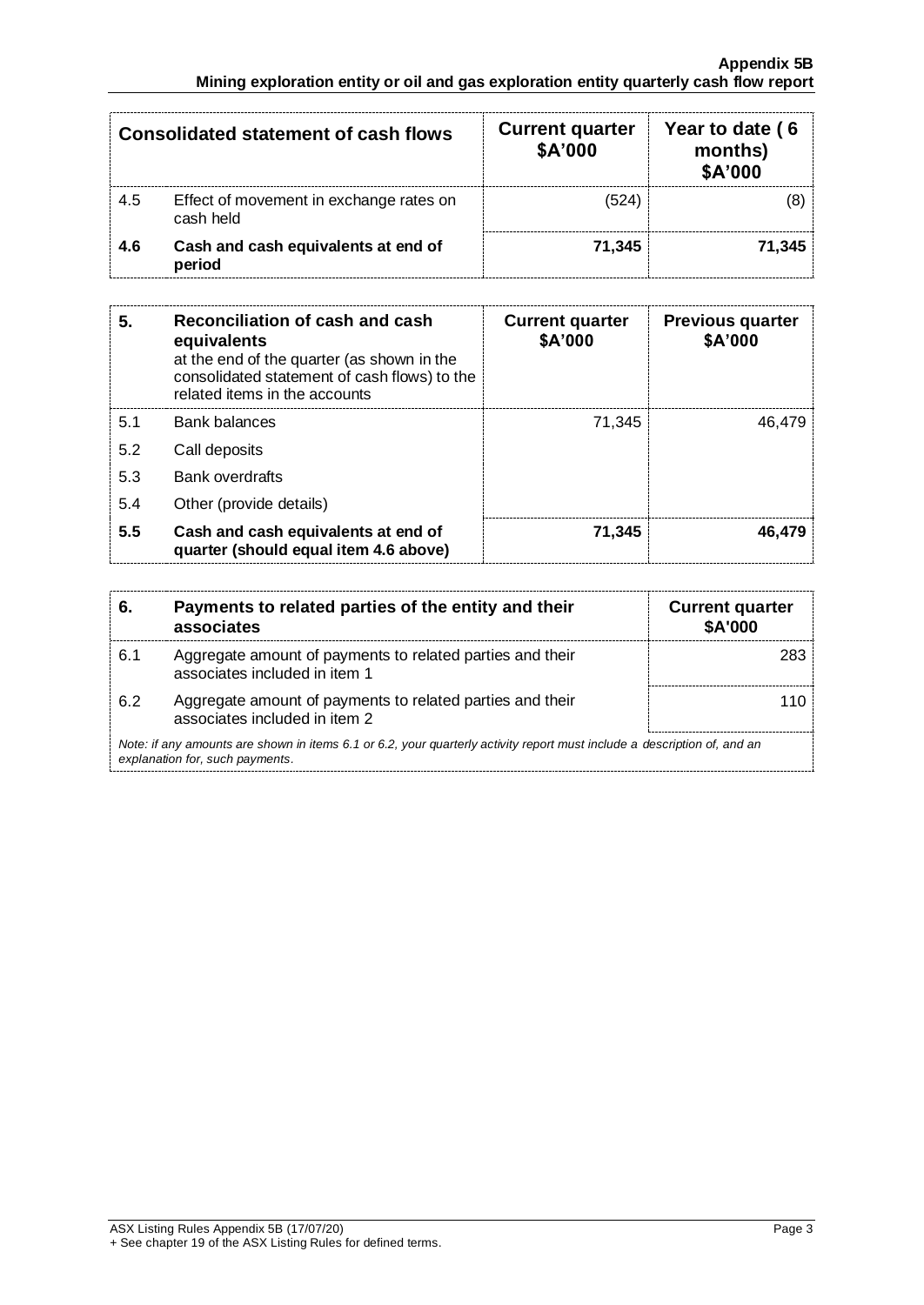#### **Appendix 5B Mining exploration entity or oil and gas exploration entity quarterly cash flow report**

| 7.  | <b>Financing facilities</b><br>Note: the term "facility' includes all forms of financing<br>arrangements available to the entity.<br>Add notes as necessary for an understanding of the<br>sources of finance available to the entity.                                                                                                                                                                                                                                                                                                                                                                                                                                                                                         | <b>Total facility</b><br>amount at quarter<br>end<br>\$A'000   | Amount drawn at<br>quarter end<br>\$A'000 |  |  |
|-----|--------------------------------------------------------------------------------------------------------------------------------------------------------------------------------------------------------------------------------------------------------------------------------------------------------------------------------------------------------------------------------------------------------------------------------------------------------------------------------------------------------------------------------------------------------------------------------------------------------------------------------------------------------------------------------------------------------------------------------|----------------------------------------------------------------|-------------------------------------------|--|--|
| 7.1 | Loan facilities                                                                                                                                                                                                                                                                                                                                                                                                                                                                                                                                                                                                                                                                                                                |                                                                |                                           |  |  |
| 7.2 | Credit standby arrangements                                                                                                                                                                                                                                                                                                                                                                                                                                                                                                                                                                                                                                                                                                    |                                                                |                                           |  |  |
| 7.3 | Other (please specify)                                                                                                                                                                                                                                                                                                                                                                                                                                                                                                                                                                                                                                                                                                         | 80,000                                                         |                                           |  |  |
| 7.4 | <b>Total financing facilities</b>                                                                                                                                                                                                                                                                                                                                                                                                                                                                                                                                                                                                                                                                                              | 80,000                                                         |                                           |  |  |
| 7.5 |                                                                                                                                                                                                                                                                                                                                                                                                                                                                                                                                                                                                                                                                                                                                | Unused financing facilities available at quarter end<br>80,000 |                                           |  |  |
| 7.6 | Include in the box below a description of each facility above, including the lender, interest<br>rate, maturity date and whether it is secured or unsecured. If any additional financing<br>facilities have been entered into or are proposed to be entered into after quarter end,<br>include a note providing details of those facilities as well.                                                                                                                                                                                                                                                                                                                                                                           |                                                                |                                           |  |  |
|     | The Company entered into a Controlled Placement Agreement (the Agreement) in August<br>2018 with Acuity Capital Pty Ltd. On 27 November 2020, the Company announced that it<br>had agreed to extend the Agreement until 31 January 2023. On 15 November 2021, the<br>Company announced that the funding amount has been increased to \$80 million to reflect<br>the change in the Company's market value. There are no requirements on the Company to<br>utilise the facility. Under the Agreement, the Company retains full control of all aspects of<br>the placement process. There are no requirements on the Company to utilise the<br>Agreement and it may terminate the Agreement at any time, without cost or penalty. |                                                                |                                           |  |  |

| 8.  | Estimated cash available for future operating activities                                                                                                                                                                        | \$A'000 |  |  |
|-----|---------------------------------------------------------------------------------------------------------------------------------------------------------------------------------------------------------------------------------|---------|--|--|
| 8.1 | Net cash from / (used in) operating activities (item 1.9)                                                                                                                                                                       | (1,767) |  |  |
| 8.2 | (Payments for exploration & evaluation classified as investing<br>activities) (item 2.1(d))                                                                                                                                     | (1,703) |  |  |
| 8.3 | Total relevant outgoings (item $8.1 +$ item $8.2$ )                                                                                                                                                                             | (3,470) |  |  |
| 8.4 | Cash and cash equivalents at quarter end (item 4.6)                                                                                                                                                                             | 71,345  |  |  |
| 8.5 | Unused finance facilities available at quarter end (item 7.5)                                                                                                                                                                   | 80,000  |  |  |
| 8.6 | Total available funding (item $8.4 +$ item $8.5$ )                                                                                                                                                                              | 151,345 |  |  |
| 8.7 | Estimated quarters of funding available (item 8.6 divided by<br>43.6<br>item 8.3)                                                                                                                                               |         |  |  |
|     | Note: if the entity has reported positive relevant outgoings (ie a net cash inflow) in item 8.3, answer item 8.7 as "N/A".<br>Otherwise, a figure for the estimated quarters of funding available must be included in item 8.7. |         |  |  |
| 8.8 | If item 8.7 is less than 2 quarters, please provide answers to the following questions:                                                                                                                                         |         |  |  |
|     | 8.8.1<br>Does the entity expect that it will continue to have the current level of net operating<br>cash flows for the time being and, if not, why not?                                                                         |         |  |  |
|     | Answer: n/a                                                                                                                                                                                                                     |         |  |  |
|     | 8.8.2<br>Has the entity taken any steps, or does it propose to take any steps, to raise further<br>cash to fund its operations and, if so, what are those steps and how likely does it<br>believe that they will be successful? |         |  |  |
|     | Answer: n/a                                                                                                                                                                                                                     |         |  |  |